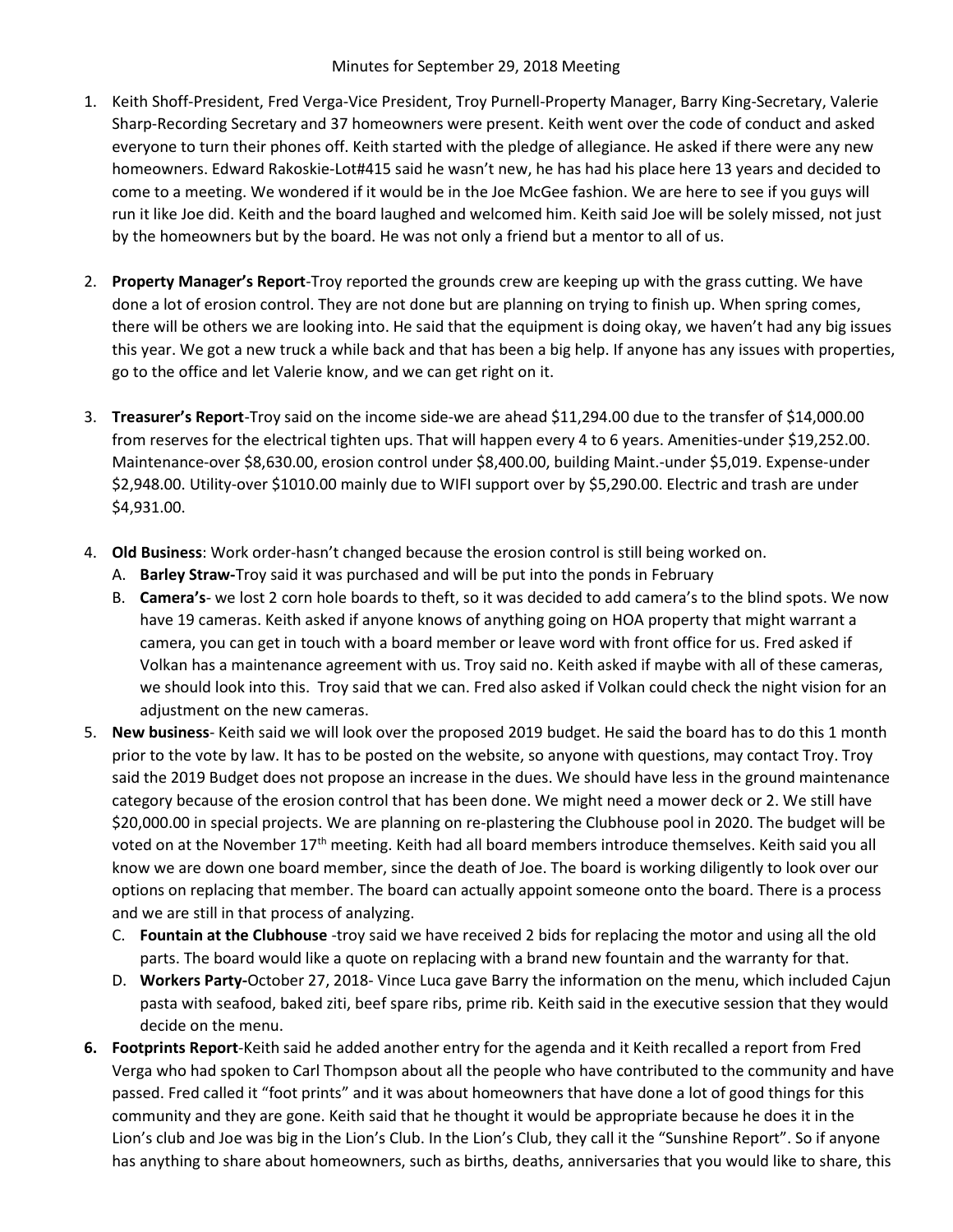is the time to do that. Anything good for the community. I will start it out by saying everyone knows that Joe passed away in July after 23 successful years after directing operations here. What you may not know the Saturday of the annual meeting, right after it all 5 board members came back here to the community and spent the afternoon riding, and walking thru the community and were looking at different things throughout the community. It was the first time that all 5 of us did that for several years. Most of our communication is thru emails or by phone. Everyone was together and it was a great afternoon, and we all come back here and sat down and had a beer and had some fun. That is what I will remember about Joe. He was very dedicated to this community and making sure things were right. I believe that all of the board members would agree, that if he did not think it was right, he wasn't shy about telling us. I loved him like a brother. Just this week we had a homeowner pass away, Gary Gusoff who was up on Bayridge Drive, which is the only one that I have. Does anyone else have anything? Fred said that this foot prints thing is not a complaint department, it is about nice things, and things that have changed over the years. It started out when my wife and I were riding around in the golf cart and we stopped and talked to Carl & Linda Thompson, and we were reminiscing about all the people who have passed and what they did in the community. Fred said he has been in the community for 15 years and Carl was one of the originals and he said Mike & Kay Whaley were also there. There were a lot of fond memories and good times and everyone has left foot prints in this place. We can't get the people back but we can remember the foot prints they left behind, and that's how this got started. There was a thing about Joe, he was trying to decide whether to run again or not. I was neutral about it because it had to be his decision. As you all know he was nominated again. A homeowner got up and said her mother used to own in here and when she passed, it was sold. Years later we are second generation to decide to buy in here, and we are very happy we did. Keith thanked her for sharing. Troy said I got to say something about Joe. This is the first meeting without Joe, even though he and I butted heads, he was one of my best friends. He and I would talk and it went into an argument, his wife Sandy would tell us we were not allowed to talk to one another for 30 days, until we could talk civil to each other. Joe's foot prints are all over this community, he definitely was a great guy and he will be solely missed by me and I'm sure by everyone else. Barry said that as far as correspondence is concerned. We made a donation to the Hurlock Lion's Club scholarship fund, in Joe's name. The board members discussed what to do in memory of Joe. Barry asked that Keith explain how these donations work. Keith talked to Sandy at the funeral about what she wanted and what Joe would have wanted. Sandy told Keith that there wasn't any question, donate to the Lions club scholarship fund. Keith said that the Lions Clubs are the largest humanitarian service organization in the world, they have served over 2 billion people all over the globe. Each club is independent to serve their community, and they answer to Lions Club International. Each club has a charitable fund that they support and the Hurlock one is the scholarship fund. I don't know how familiar you are with Hurlock but it is an impoverished area, there is not a lot of money in the area for kid's scholarships. That is the reason Sandy had asked for the check to be made out to the scholarship fund. Keith added that Sandy and Joe continue to give. Joe was in a casket at the funeral, he was to be cremated after. They bought the casket and donated back to their community after the funeral, for someone who could not afford a casket. Just another way they gave back. Keith said that in ending this, we wanted you all to know that this donation was made from the entire community, not just from the board. Barry read the thank you note sent from the Hurlock Lions club. Barry also read a letter from Will and Phyllis Pharrell about their feelings about Joe McGee.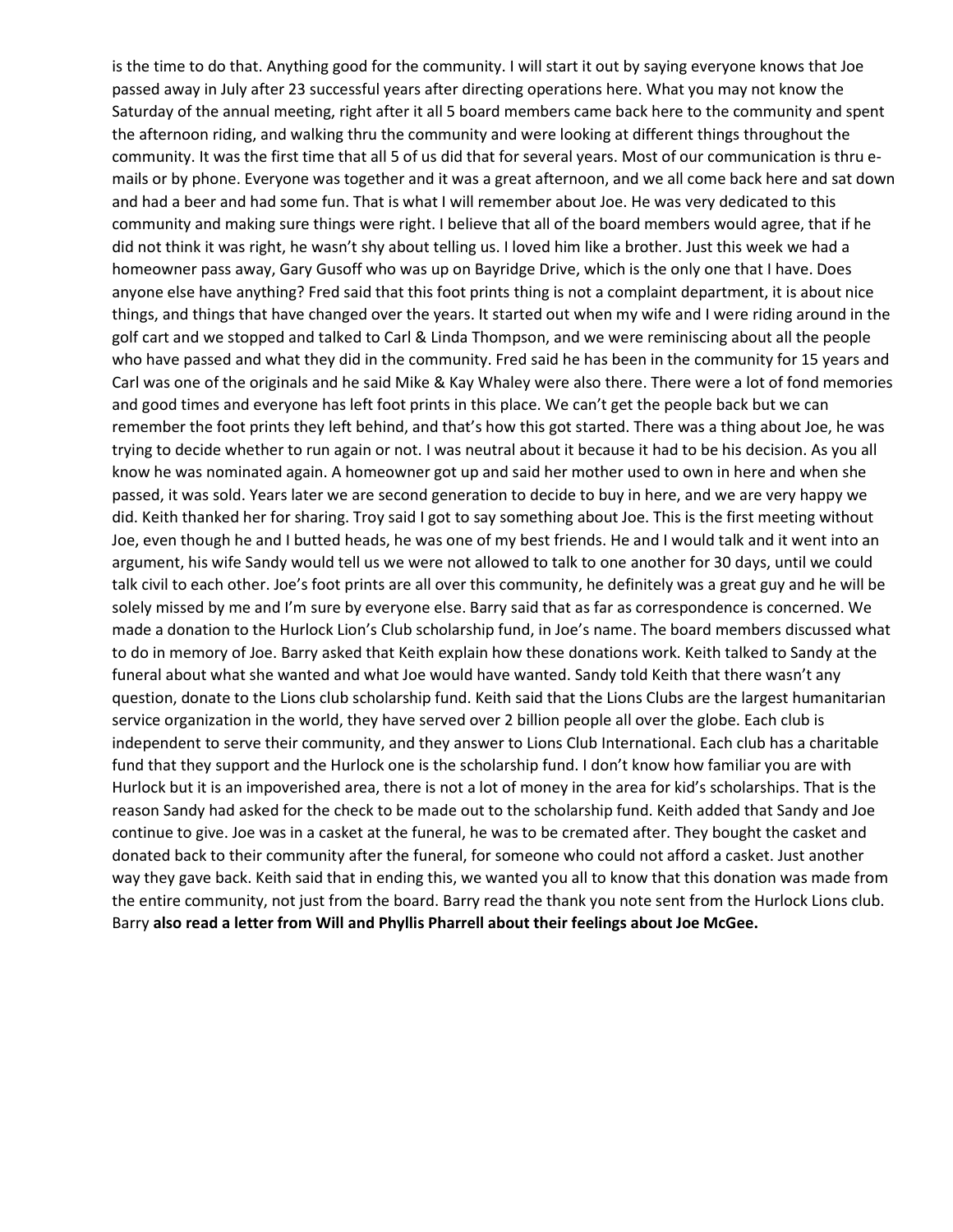July 25, 2018

Dear Board of Directors,

We wanted to tell you how very saddened we are about Joe McGee. Even though we are still relatively newcomers (we are into our fifth year), it was not hard for us to see immediately the unique connection you had with each other.

There is absolutely no question and no doubt that Joe was more than special. We had many interactions with him and were blessed, and consider it our great treasure, to have been able to call him friend. Joe's love and devotion to Assateague Pointe was easily obvious. Our community was very fortunate to have the never-ending passion that he constantly displayed. Joe always listened to concerns, solved, or attempted to solve, problems as quickly as possible, was sensitive to feelings and never stopped trying to keep the scales balanced for both sides. All the while, which seemed so natural for him, being a gentle and kind man with a smile on his face. So many times, Joe was the "voice of 'calm' reasoning".

Along with Joe, you all have built a great and beautiful place - not only with physical buildings and surroundings, but more importantly, a community filled with long-lasting friendships that, as far as we can tell, are all pretty much family. No easy feat especially considering the incredible amount of different personalities that we have around here. The family circle seems to continue to grow as more get on board and stand ready to pitch in when needed. You have created a place we take pride in and enjoy very much.

As you all do, we deeply miss Joe. We will miss his presence, his laughter, his caring, his smile, his advice, his wisdom, hearing his voice, listening to his stories, seeing him at our meetings and out and about in Assateague Pointe, along with so many other things about him. Surely this has left us feeling empty.

So, although we are sad, we did want you to know that we recognize how very difficult this must be for you all. To go back so far, producing history, making so many precious memories...amazing! We know you will get your inspiration from Joe and look forward to watching Assateague Pointe continue to grow. He will stay with you, give you strength, comfort you and help guide you.

Again, we are very sorry and want to extend our heartfelt sympathy. Please take care, be well and know you are in our thoughts and prayers.

Along with you, our hearts are broken. Say not in grief he is no more, but live in thankfulness that he was. Hebrew proverb

Barry said he wanted to thank Mike & Kay Whaley, Vince & Lynn Luca for coming forward to help out with last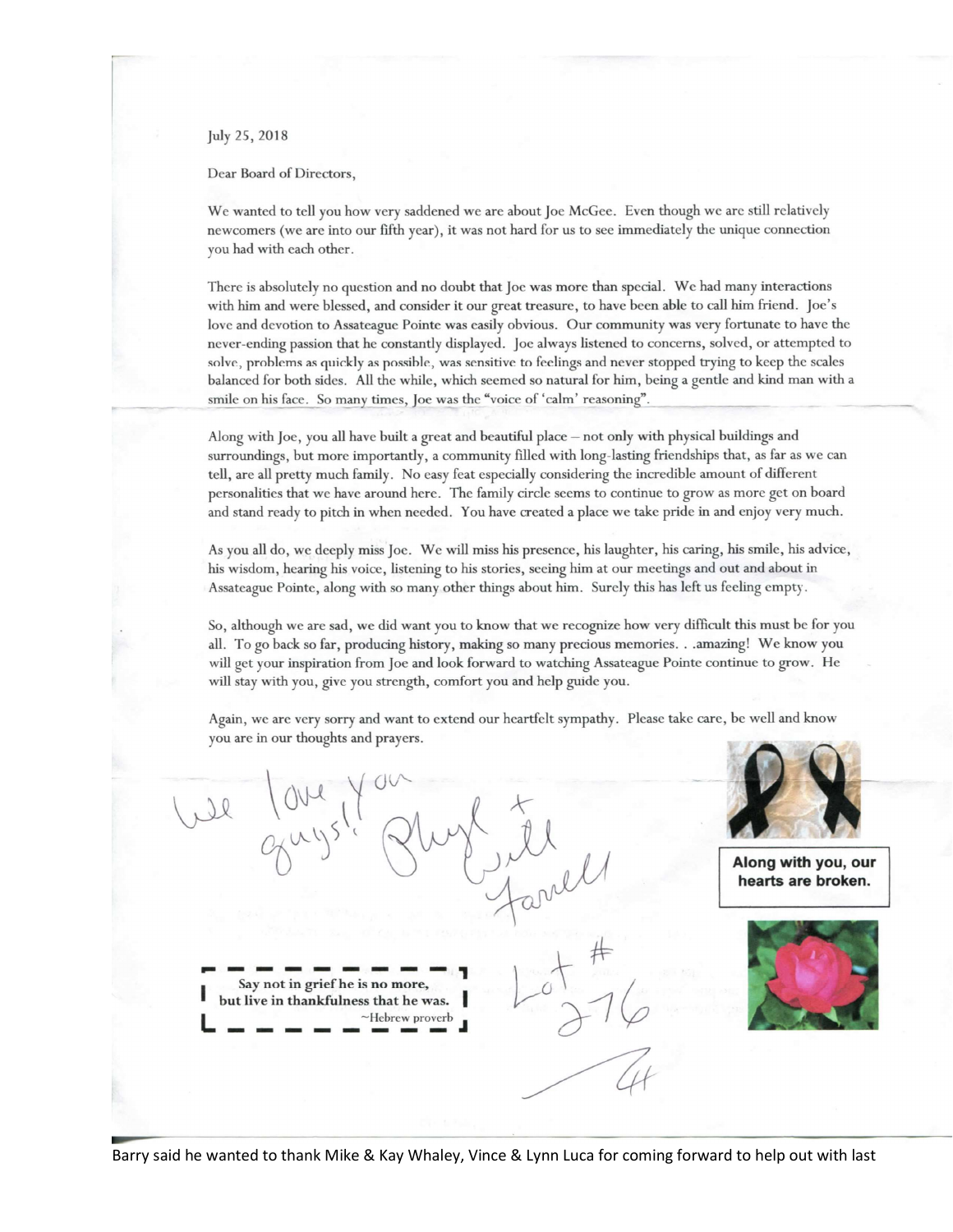minute special ribbons to wear for the viewing and funeral Joe McGee's death. He thanked everyone for help with the decorations and Valerie for the bows. He hoped he didn't miss anyone.

7. Storage committee-Dale Verga said she had made her final inspections and 2 items have to be checked, 2 slips have debris behind them. A letter to be written to clean up the slip areas. Dale was understanding that only 2 items can go into a slip. She has a slip with 4 kayaks. Barry is working on an updated easier storage form, once it is approved by the board and lawyer, it can be posted on the website for 2019. All applications are to be in on time and paid for by the time allotted. No Exceptions, if your application and money are not in, you will lose your slip immediately. There is a list for people who need a slip, so we will not be as lenient as it has been in the past.

WIFI-Barry reported that the battle with Comcast is ongoing. Comcast's signal isn't reaching the Comcast modem, which is causing the outages. He has to manually reboot the system inside the clubhouse. He and Pat O'Connell are working on a remote access system, so they don't have to actually go to the clubhouse to reset. With the storms of late, it has knocked out 8 of the antennae's. We have the fastest speeds you can get, but its only as good as the signal going to the modem. There are more devices this year, which will slow the process down because they are not turning off the devices when not using them.

Pools-Barry said he had done a rough inventory on pool supplies, the clubhouse had 9 lounge chairs, and 2 chairs at the rec. center and 3 umbrellas that have to be replaced. There will be a new cover for the Rec. center pool and this will double the life of the plaster. There was a mis-communication between us and the Best Aquatic, the pools were supposed to be open until the end of this month. Next year we will open on Memorial Day and close the last weekend in September. We are looking into major renovations to the clubhouse pool with in the next few years. The project would be re-plastering, re-tiling, new skimmers, and new concrete. This is our oldest pool and the most used. There also will be work done on the crab room

Beautification-Missi Clark said she will start to prepare the beds for winter. The butterfly garden is up and growing. He went to a seminar class at Penn state about how to plant Milkweed plants. The monarch butterflies are going to town on the milkweed. I had counted 9 caterpillars, which means they are attracting the caterpillars. I haven't seen any chrysalis yet. I do have the application ready to submit for the certification for the National Monarch Butterfly Registration Program and the name she has come up with "Flutter by Garden at Assateague Pointe". The application fee is \$45.00. Keith said if you aren't familiar with what Missi is speaking about. From the beginning of this venture, the goal was to be an official Federal Monarch Program. There are strict guidelines and a detailed work sheet that have to be submitted, in order to register for the garden. ECC-Cathy Ortel reported they have golf cart fines that they are going after. We did a write a letter to the people who were skinny dipping after hours at the clubhouse. We have a few appeals to do, and fines to be collected. We had sent out notices to homeowners to tell they could appeal their fines, and 1 of the 4 homeowners has deceased. Another homeowner has postponed hers to the next meeting.

Entertainment-Vince Luca said that we have had 11 events since our last meeting, and we have 2 more, the children's Christmas Party and the New Year's Eve party. We unfortunately had to cancel 2, because they were poorly attended. I can report that all of the other events were very well attended and the people enjoyed themselves. I want to thank all the chair people for these events, they did a great job, and we couldn't be this successful without them. We will need someone for the July 4<sup>th</sup> Parade. Lisa Ward has chaired this for several years and she said she will help whomever takes it over. Keith stated that the Whaley's had announce earlier in the year that they would not be doing the pool party next year. So we will also need someone to do the pool party, the Whaley's are stepping down. Keith thanked Mike & Kay for all the time and effort that goes into that party and it is appreciated. In the last couple years, it has grown into what it is today, so let's give them a big hand. We may need a Santa Claus for this year's Christmas Party. We do have a Santa suit that is stored at the office.

8. Open Discussion-Denise Ginsberg-Lot#139 asked if someone could fix the women's bathroom door handle, the screws are coming out. She also stated that the grounds crew should sharpen the blades on the mowers, and could a trash contained be put back onto the pier. PaulLoomis-Lot#204 said the smell coming from the waste water facility is so bad, he can't even go outside or open his windows, and can something be done about it. Troy